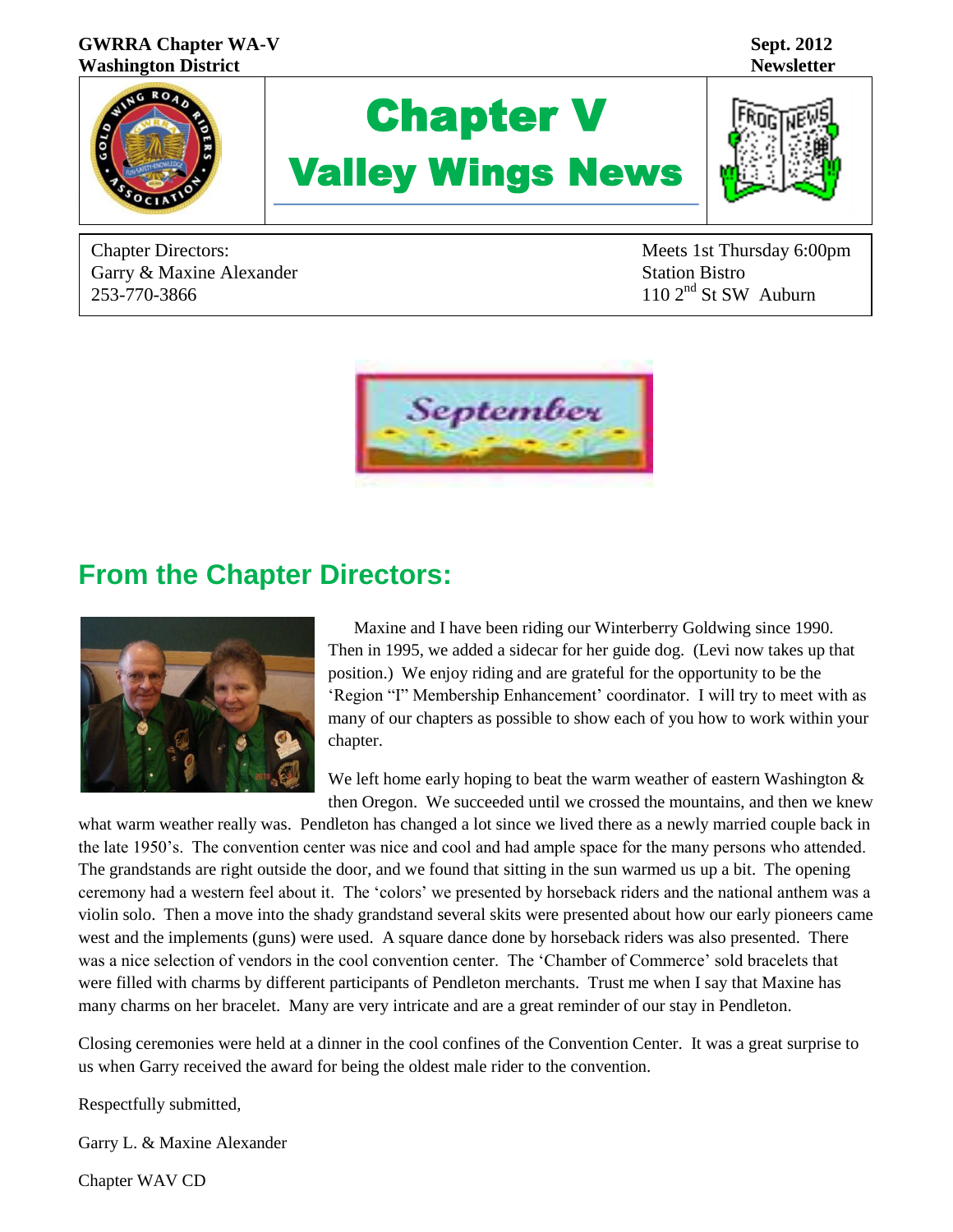#### **DID YOU KNOW? By Maxine**

Last month's question: In 1930 what was redesigned into the toy that we still use today? Answer; The toy reinvented in 1930 was the yo-yo as we know it today.

The Olympics are now over. But do you know what the five colored rings represent?



# **FROM ASSISTANT CHAPTER DIRECTORS:**



year. It's a fun place to work ! See everyone at the meeting!!!!

Dennis

## Greetings everyone!

 What a busy month. I didn't even do much and I think it's me just getting older. My knee isn't getting better and the Dr. wants to do another surgery on my knee. He didn't see anything on the MRI and still wants to cut me open again. I am getting a second opinion. Hopefully the new DR. will know what is wrong with my knee!

I was sad to hear the news about Joe Johnson. He was always alot of fun and will certainly be missed.

It seems like the weather is turning just a little colder and soo the drive-in will be closing for the winter. I have confirmation that it will reopen next

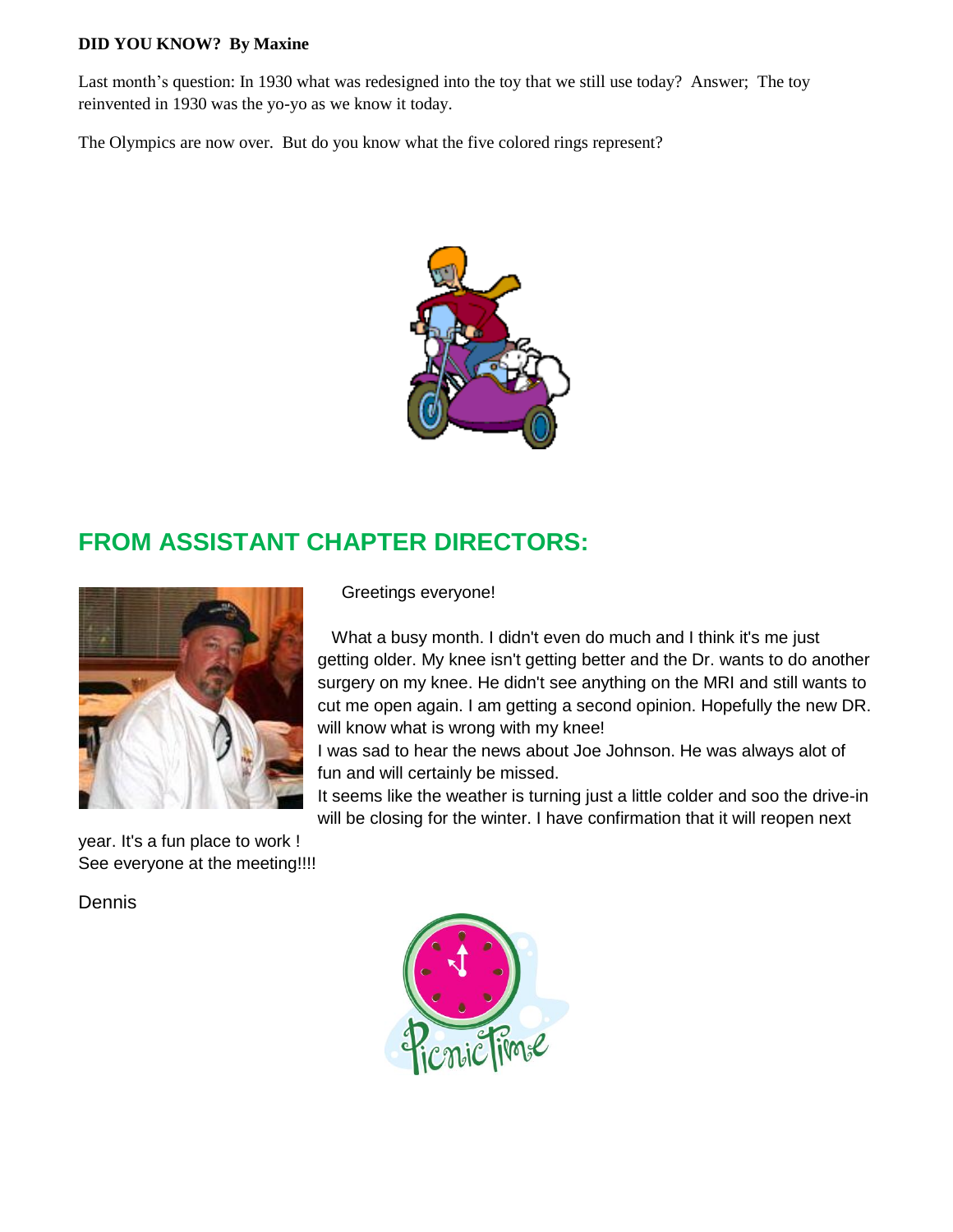# **FROM HONORARY ASSISTANCE CHAPTER DIRECTOR:** Support Your Chapter-



 It appears that we're on the down side of the summer of 2012, and of course that is when all of the hottest days of the year accrue. The district convention was quite warm, but nothing like Region Convention. Must have been 100 plus degrees out on the asphalt surface for the Calif Drill Team did their maneuvers and they were very impressive, several new maneuvers from what we've seen in past.

 Pendleton is the site of famous Cowboy Roundup and at opening ceremony our colors were presented by horseback riders, neat man neat. After the opening ceremony and in true western style, they put on a great

show, horses, people, dogs and sheep.

 Region members had several seminars, in fact there were so many there was not enough time for you to take them all in. Marion and I took a couple of short rides in the mornings while it was cool. We found some real nice back roads that are not on the State maps, it would have been a lot better if we could have more of our members whom don't sleep in in the mornings, not mentioning any names.

 The next big ticket ride coming up is the Oyster Feed. From what I understand, we should have good percentage of our members showing. There are some good country roads down there in the southwest corner of the state and across the bridge into Oregon.

Ride with care

Ken/Marion



## From the Chapter Educator:



From the desk of John Doughty GWRRA Chapter Educator Chapter V

## **LOOKING FOR TROUBLE**

The two biggest dangers facing you as a rider are:

Oncoming cars that turn left in front of you (BMW - Motorcycles has announced new technology that is now available that will detect and will take braking action as an attempt to avoid the oncoming left hand turn scenario),

and,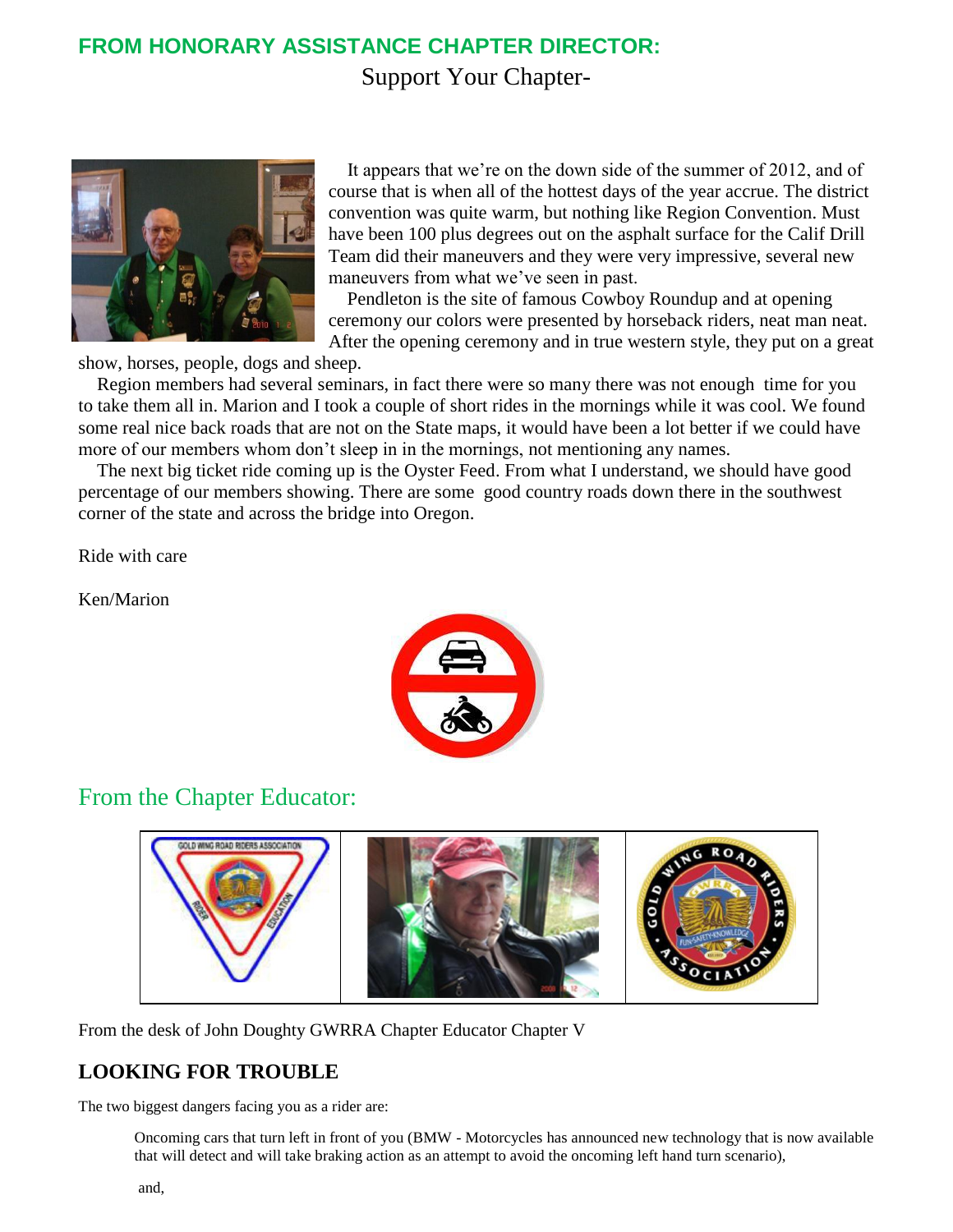Cars on side streets that pull out into your lane.

**Never, never, never** count on "eye contact" as a sign that a driver has seen you and will yield the right of way. All too often a driver looks right at a motorcyclist and still fails to "see."

## **THE ROAD AHEAD**

**Road Conditions** - Keep checking the road surface ahead for slippery spots, bad bumps, broken pavement, loose gravel, wet leaves or objects in your path.

**Traffic Conditions -** When there is a car directly in front of you, look over or through the car for traffic stopping or turning further down the road; and check the roadside for cars that may pull away from the curb or cut into your lane from side streets or driveways.

**Escape Routes** - Always look for open space where you can leave the road in a hurry if you must. Scanning the road and roadside for escape spots is most important when you are riding in heavy traffic.

## **USING YOUR MIRRORS**

Frequent mirror checks should be part of your normal scanning routine. Make a special point of using your mirrors in these situations:

**When you are stopping at an intersection.** Watch cars coming up from behind. If drivers are not paying attention, they could be right on top of you before they see you.

**Anytime you plan to change lanes.** Make sure no one is about to pass you.

**Anytime you will slow down.** It is especially important to check because the driver behind may not expect you to slow down, or they may be unsure about exactly why you are slowing down. For example, they might see you signal a turn and think you plan to slow down for a turn at a distant intersection rather than a nearby driveway.

## **HEAD CHECKS**

Mirrors do a good job of letting you see behind, but motorcycles have "blind spots" just like other vehicles.

Before you change lanes, make sure to do a **head check**; turn your head to the direction of your turn and look at traffic to that side. This is the only way you can be sure of spotting a vehicle just about to pass you.

On a road with several lanes, make sure to check the far lane, as well as the one next to you. A driver in the distant lane may be headed for the same space you plan to take.

Sincerely,

GWRRA Chapter Educator –

JOHN E. DOUGHTY

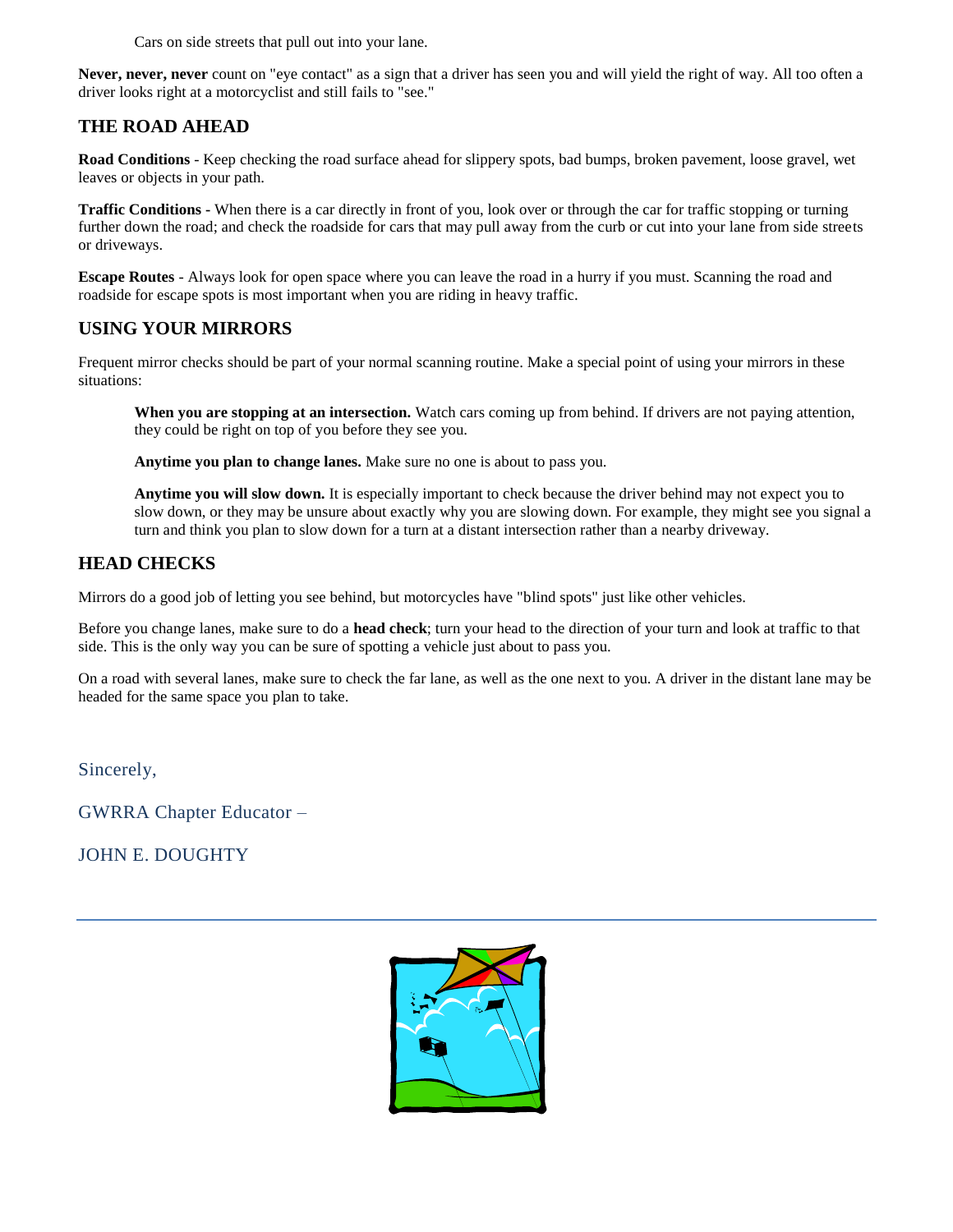# Motorist Awareness Division/Program



Summer school vacation is coming to an end and students will be opening the books and learning new material as they progress through the years. Some schools provide Driver's Education while up-and-coming drivers are migrating to company sponsored driver's training. We, as Motorist Awareness Program (MAP) liaisons need to try to make as many presentations regarding motorist awareness that we are able. Some training centers gladly welcome guest speakers, while others feel there is not enough time in their curriculum for additional safety presentations.

While we are cruising down the highways – whether on our bikes or in covered wagons – we must still be vigilant for that other vehicle. If they are in an adjacent lane, do we see them in our side mirrors? Are our mirrors adjusted correctly? There are several internet sites that provide good examples on the proper adjustment of our outside mirrors to help eliminate some of those "blind spots". One that I like is at:322370 [http://www.youtube.com/watch?v=KwzUE6PHk4U.](http://www.youtube.com/watch?v=KwzUE6PHk4U) Relying only on what we see in our mirrors is not a good choice. Many of us have heard about "head checks" – and for some military individuals it is not seeing if anyone is in the restroom. It is a simple method of looking over our shoulder to see if another vehicle is right next to us before we plan on changing lanes. With the proper adjustment of mirrors and using the head check we can minimize some of those near misses and maybe even some road rage.

Vic Parr Motorist Awareness Program Liaison



## **From the chapter couple of the year:**



Wow, what a riding season! We have actually had some days where the temperature was almost too hot to be comfortable riding. But, we have also enjoyed many events without the big "R" word.

We had a nice group that were rewarded with an ice cream dessert in Maltby after a great Mexican lunch in Monroe. Ken and Marion Harter acted as our guides with a well planned route. We did get lost, but had some interesting scenery on the alternate route.

Then Chapter "O" had another scenic route planned for us at their Whale of a Picnic. We could see the Olympic mountains in the distance as we rode next to the waterfront. Trees provided welcome shade as we rode up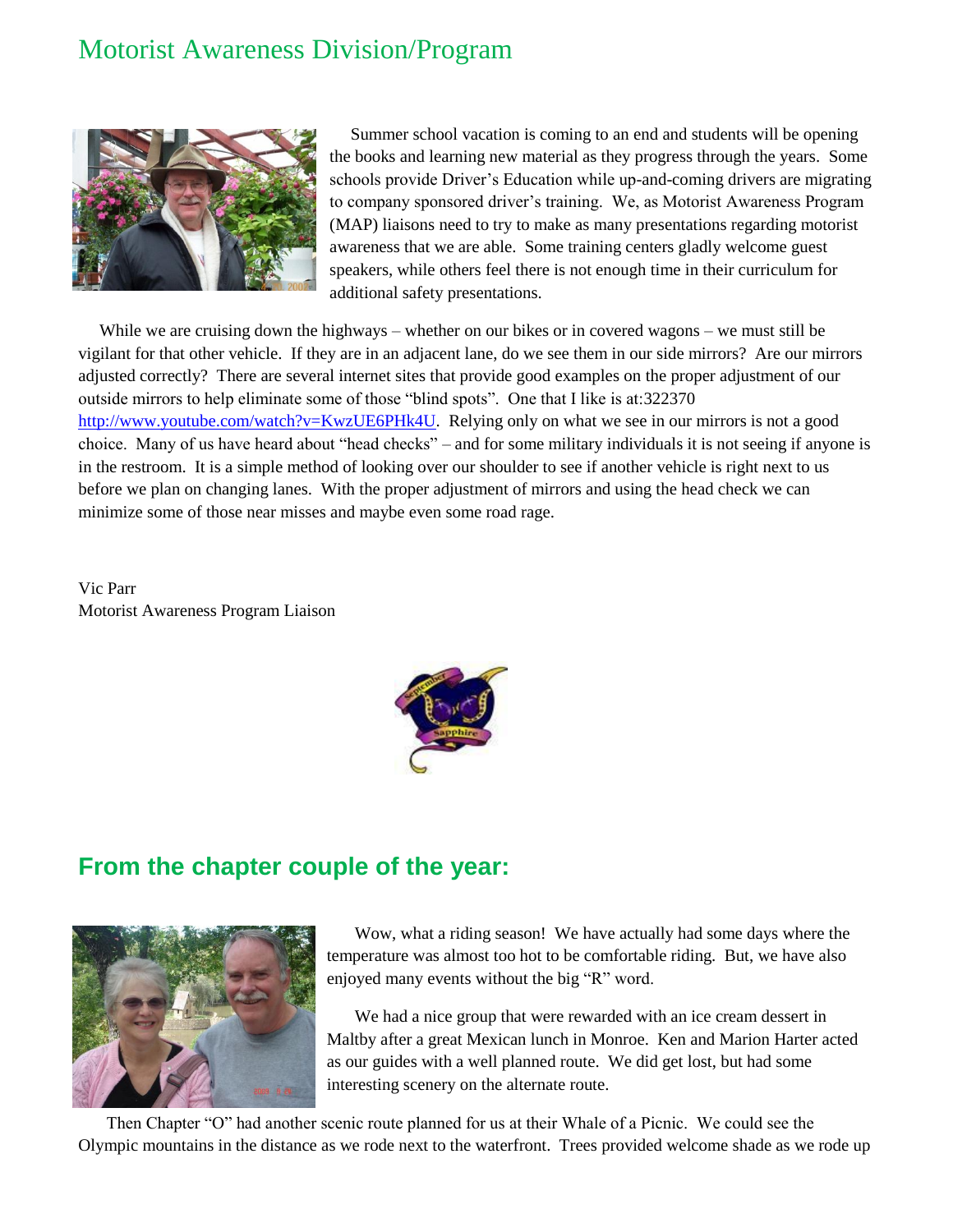into higher elevations. Some deer even came out to greet us as they scampered across the road between our "caravan".

Although quite a few of us participated in these events I'm sure more would have joined us if they were able. Some people say they don't like riding in groups and that is OK. Normally we have a destination already established and if you wish to ride by yourself, you can always join us there for some good old socializing. Remember our motto: **Friends** for Fun, Safety, and Knowledge. I, for one, am greatly blessed to have the current friends and know that more will be joining that circle in the future.

Reach out and put on a smile (along with your clothes, of course) and welcome a new friend into your life. Invite them for a ride or have them join us for a gathering, even if it is just ice cream.

 Vic & Sharon WAV Couple of the Year



## **FROM THE CHAPTER TECHNICAL ADVISOR:**



Dennis Busy – Busy, run out of time



## **FROM THE CHAPTER SECRETARY**



Chapter WA "V" Aug 2, 2012 Gathering

The minutes are gone into the wind when they flew off of Ken's Bike.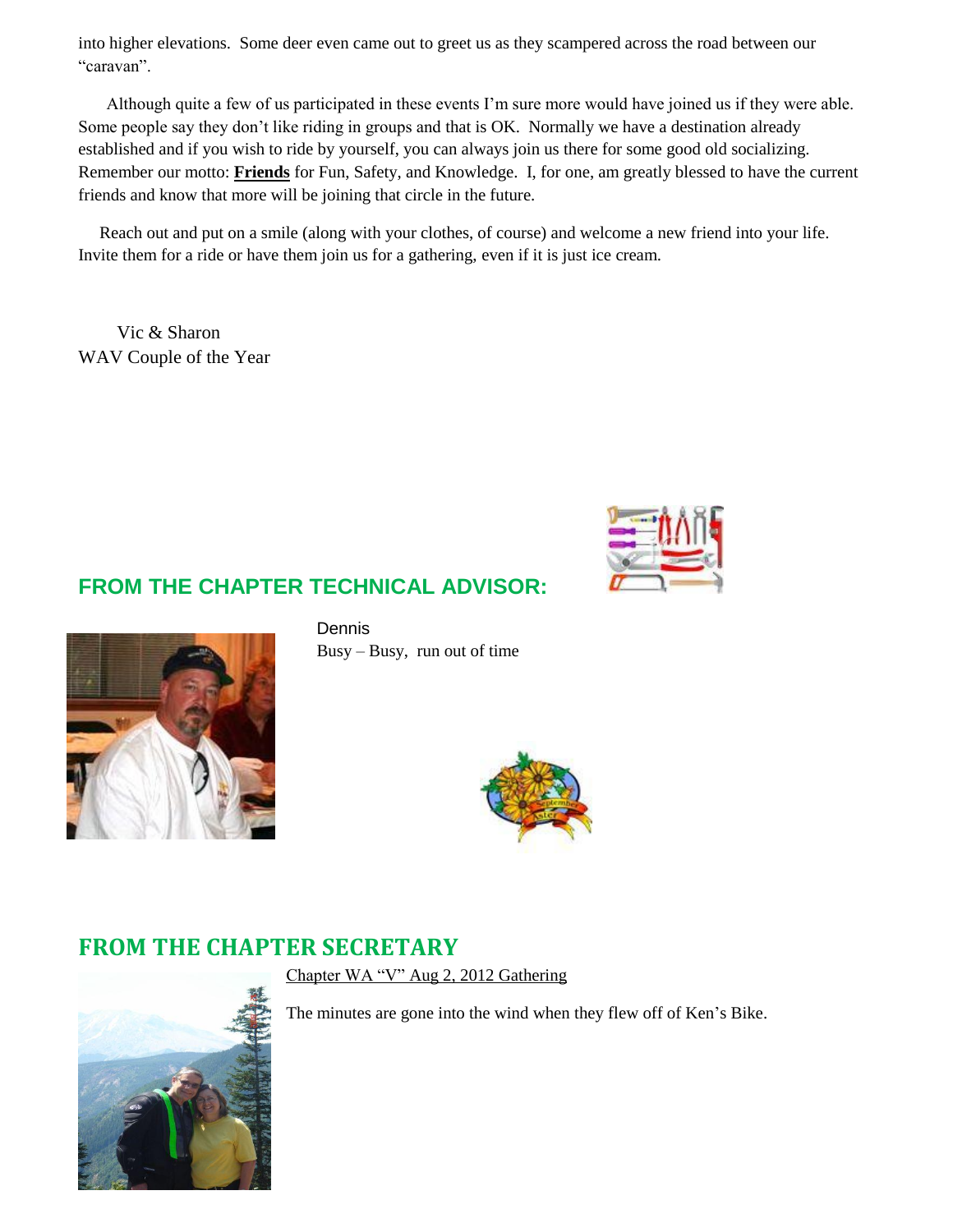

# **FROM THE CHAPTER NEWSLETTER EDITORS**





" September"! Did any of you see what happened to the summer of 2012?

 Some of you know what happened on our Ice Cream ride a couple of weeks ago, but for those of you who didn't make the ride here's the scoop. At the start of the ride Ken passed out the ride schedule to group 2 and then laid the clip board on his trunk rack. Then took off on the ride forgetting to put the clip board away. Half a dozen blocks later, the board flew off with all the papers attached. Ken thought it was just the riding

instructions that flew off, so he didn't stop. That is what happened to the minutes of the August gathering, off into the wind.

 Read *all* of the newsletter to check for your membership number. It's worth a FREE, yes FREE dinner at the night of our current chapter meeting. You must claim your free dinner before 50/50 winner is awarded. Last month's winner was Sharon Murphy but she didn't show.

Keep check'en and keep the articles a come'n

We have seven less marbles in the marble bag.

Don't forget, the last Saturday of the month. (it would be a big help before the last day)

Ken/Marion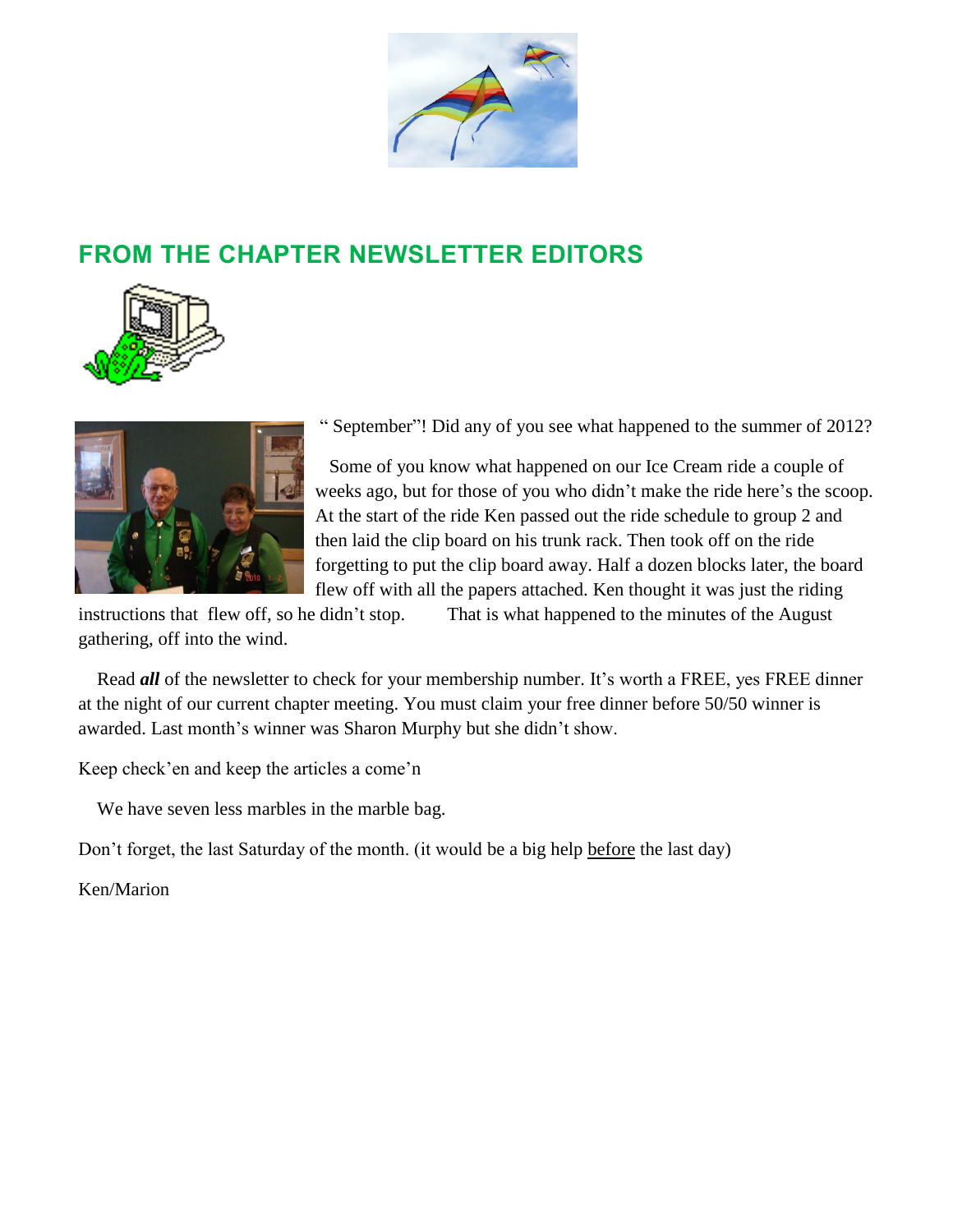

# Recipe Corner:

# *Turkey Meat Loaf*

**1 Tablespoon canola oil ¾ cup chopped onion ½ cup chopped celery 1 clove garlic, minced 2/3 cup fat-free reduced-sodium chicken broth or water ½ cup uncooked bulgur ½ cup cholesterol-free egg substitute 1 tablespoon reduced-sodium soy sauce ¼ teaspoon ground cumin ¼ teaspoon paprika ¼ teaspoon black pepper 8 tablespoons chili sauce, divided 1 pound 93% lean ground turkey**

- 1. Heat oil in medium skillet. Add onion, celery and garlic. Cook and stir 3 minutes over low heat. Add broth and bulgur. Bring to a boil. Reduce heat to low. Cover and simmer 10 to 15 minutes or until bulgur is tender and all liquid is absorbed. Transfer to large bowl: cool to lukewarm.
- 2. Preheat oven to 375 deg. F. Stir egg substitute, soy sauce, cumin, paprika and pepper into bulgur. Add 6 tablespoons chili sauce and ground turkey. Stir well until blended.
- 3. Pat turkey mixture into 8X4 inch loaf pan coated with nonstick cooking spray. Top with remaining 2 tablespoons chili sauce.
- 4. Bake meat loaf about 45 minutes or until browned and juices run clear. Let stand 10 minutes. Remove from pan; cut into 10 slices. Make 5 servings (2 slices each)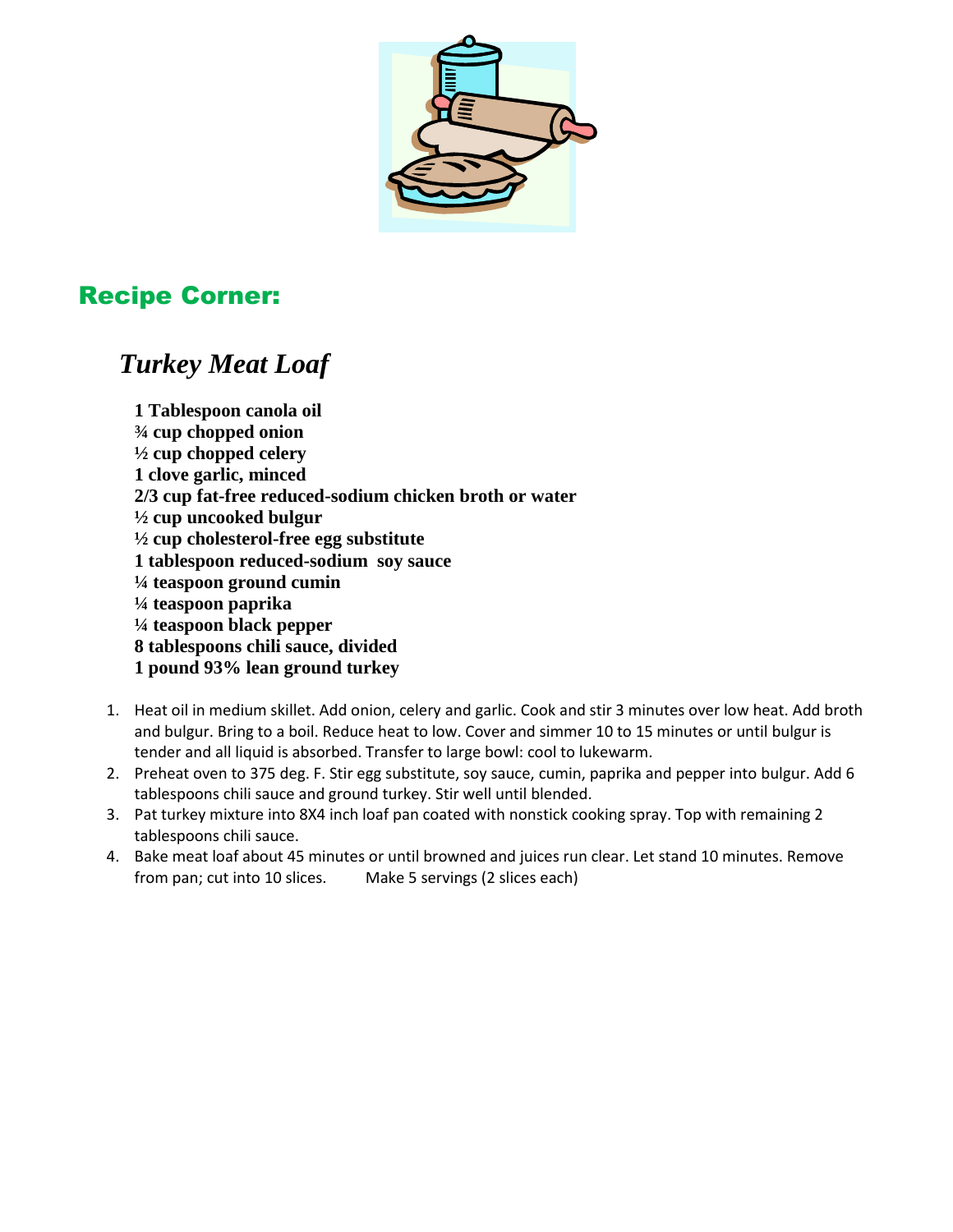## **CHAPTER BIRTHDAYS CHAPTER ANNIVERSARYS**







## **Monthly Calendar Events & Rides**

#### Click Here [for Monthly Events](http://www.gwrra-wav.org/Calendar.htm)

| Day:                | Time:     | Chapter:              |
|---------------------|-----------|-----------------------|
| 1st Thu             | 6:00 PM   | WA-V Auburn           |
| 1 <sup>st</sup> Wed | 6:00 PM   | WA-Q Puyallup         |
| 1st Sat             | $9:00$ AM | WA-M Yakima           |
| 1st Sat             | 8:30 AM   | WA-X Vancouver        |
| 1st Sat             | 8:00 AM   | WA-R Walla Walla      |
| 1st Sun             | 8:30 AM   | <b>WA-B Bremerton</b> |
| 2nd Tue             | 6:30 PM   | WA-H Lynden           |
| 2nd Fri             | 6:30 PM   | <b>WA-Y Enumclaw</b>  |
| 2nd Sat             | 8:00 AM   | <b>WA-C Everett</b>   |
| 2nd Sat             | $9:00$ AM | WA-L Kennewick        |
| 2nd Sat             | 1:00 PM   | WA-Z Centralia        |
| 2nd Sun             | 8:30 AM   | WA-D Aberdeen         |
| 3rd Sat             | 8:30 AM   | WA-E Bellevue         |
| 3rd Sat             | 1:00 PM   | <b>WA-P Longview</b>  |
| 3rd Sun             | 8:00 AM   | WA-I Olympia          |
| 3rd Sun             | 8:30 AM   | WA-N Spokane          |
| 4th Sat             | 8:30 AM   | <b>WA-A Seattle</b>   |
| 4th Sat             | 8:00 AM   | WA-O Port Orchard     |

#### Location:

The Station Bistro 110 2nd St SW, Auburn, WA The Sizzler Restaurant 10701 S Tacoma Way, Lakewood Branding Iron Restaurant, Toppenish, WA. Hometown Buffet 7809-B NE Vancouver Plaza Vancouver,. Smiths Family Restaurant 1425 W Pine St, WallaWalla Wa Arena Sports Bar & Grill 4111 Weaton Way Bremerton 98310 Fairway Family Restaurant 1726 Front St Lynden, WA Krain Corner Restaurant 39929 264th SE Enumclaw, WA Denney's Restaurant 132 128th St SW Everett, WA. City Grill 300 N Ely, Kennewick WA PJ's Pizza 1232 Alder St. Centralia, off exit 81, Mellon St. Duffy's Restaurant 1605 Simpson Ave Aberdeen, WA Crystal Creek Café 22620 Bothell-Everett Hwy, Bothell WA Sizzler 936 Ocean Beach Hwy Longview, WA, 98632 Fatso's Bar and Grill 3205 Martin Way East Olympia, WA Golden Corral Buffet & Grill 7717 N Division St Spokane, WA. Old Country Buffet 25630 104th Ave SE Kent, WA -O Port Orchard Airport Diner 8803 Stet HYW 3 SW Port Orchard, WA